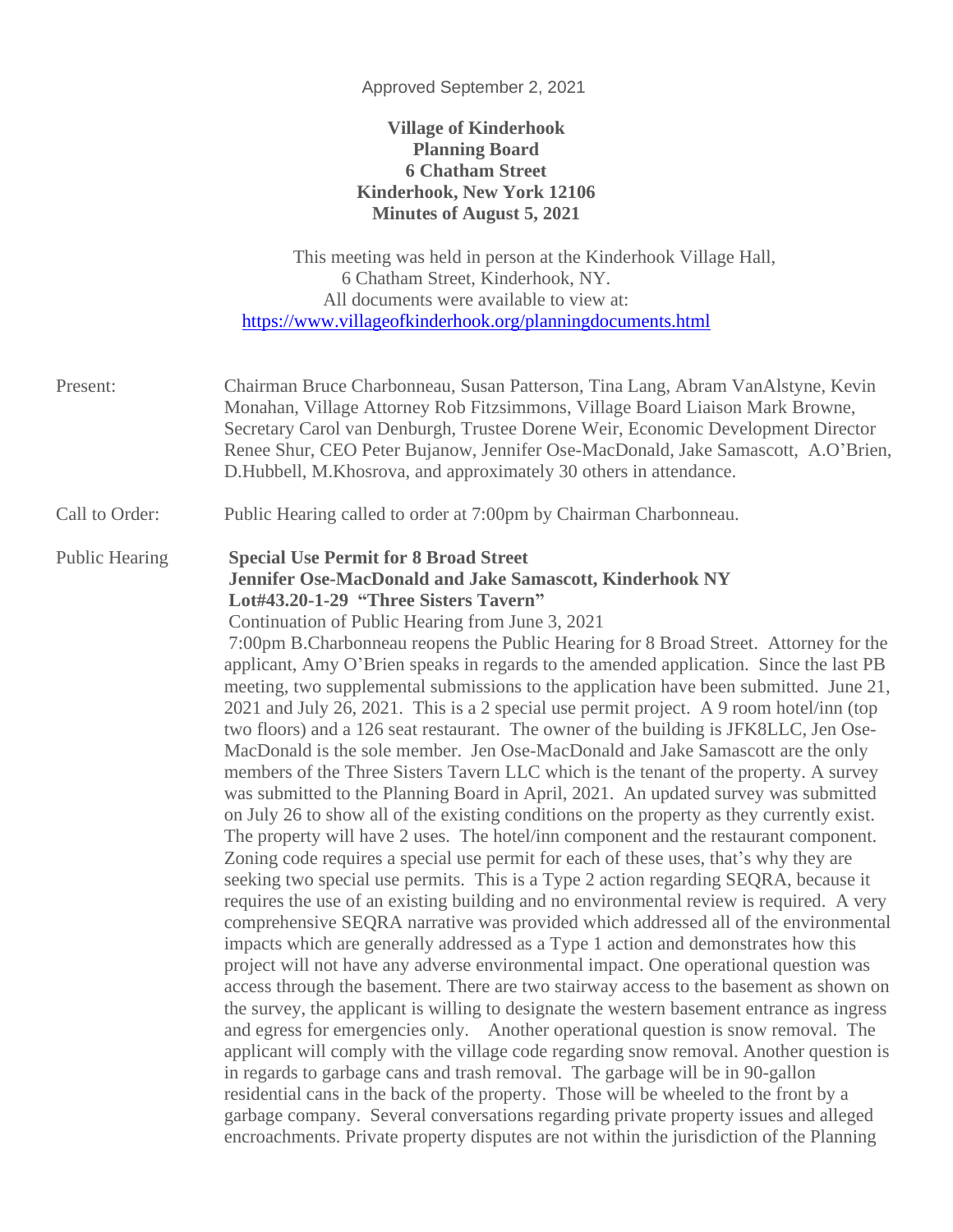Board. Columbia County Planning Board said this project was for local determination and had no significant county wide impact. The July 26 submission contained the amended survey which showed where the existing conditions are on the property.

B.Charbonneau states to M. Khosrova that we have not received in writing several matters that at the last Public Hearing he had voiced concerns over. M.Khosrova states the applicant has significantly revised the submission. He and his client are not the "opponent". They are trying to make sure the process is followed properly and everyone is treated the same. It is in the historic district and should be SEQRA 1 but it will not make a difference as there are almost no impacts. He wants to make sure the application has the correct names on it. The impacts of the encroachments have not been addressed. The electrical wires, the water running off of the roof onto the neighboring property. There is no easement for the annex that was built and it is on his client's property. The Planning Board can put contingencies on any approval that is done and he hopes this will be done to head off any future neighborly disputes.

M.Browne states the applicant would identify one exit point as an emergency exit if it was a contingency of the Planning Board. No further comments. B.Charbonneau closes the Public Hearing at 7:13pm.

- Call to Order: B.Charbonneau opens the regular Planning Board meeting at 7:13pm.
- Minutes: T.Lang motions to approve the Planning Board minutes of June 3, 2021. K.Monahan seconds; all in favor.
- Funds Remaining: \$2694.65

Correspondence: Emails were received from J.Quilty, M. Bird, M.Rothstein, M.Davis, G.Spencer, S.Meier, G.Lytle, A.Anderson (2nd support letter), J.Shainman Gallery and W.Applegate (support letter read aloud) adding their support for The Dutch Inn Project. These will be a part of the permanent record for this project and will be listed under Appendix A for these meeting minutes.

Old Business: **Special Use Permit for 8 Broad Street Jennifer Ose-MacDonald and Jake Samascott, Kinderhook NY Lot#43.20-1-29 "Three Sisters Tavern"**

> T.Lang asks why the rain gutters (as noted in M.Khosrova's letter) do not get fixed. D.Hubbell, Attorney for the applicant, states they walked the property and the gutters do not direct water onto the other property. The property may be down grade due to topography but all storm water is directed to the rear of the property. The Planning Board is here to do SEQRA, assess the environmental impact but not arbitrate private property disputes. We have council (R.Fitzsimmons) who will advise.

R.Fitzsimmons states the Planning Board has to look at any negative, significant environmental impacts that the project could impose on the Village and its residents. A Type 2 action states the project is exempt from SEQRA review because a previously used commercial building is being repurposed for essentially, the same purpose. M.Khosrova disagrees to this SEQRA interpretation. The Planning Board is going to do the SEQRA review. The long form will be used for this review.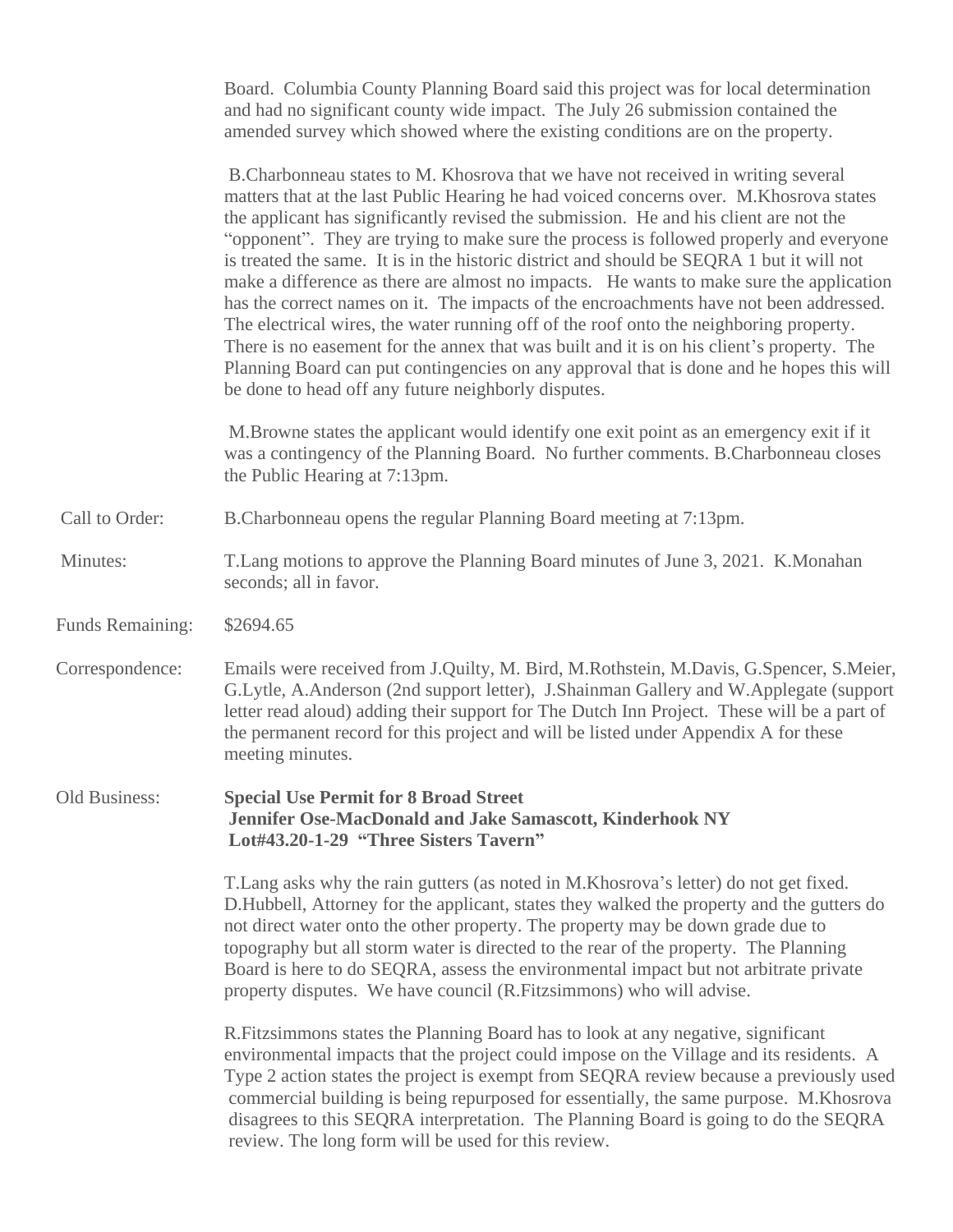- 1. Impacts on Land NO
- 2. Geological Features-NO
- 3. Wetlands-NO
- 4. Groundwater-NO
- 5. Flooding-NO
- 6. Air Quality-NO
- 7. Plants & Animals-NO
- 8. Agriculture-NO
- 9. Aesthetic Resources-NO
- 10. Historic Resources-NO
- 11. Open Space & Recreation-NO
- 12. Critical Environmental Areas-NO
- 13. Transportation-NO
- 14. Parking-NO
- 15. Energy-NO
- 16. Noise, Odor or Light-NO
- 17. Human Health-NO
- 18. Consistency with Community Plans-NO
- 19. Consistency with Community Character-NO

20.

R.Fitzsimmons states we have a proposed negative declaration on potential significant environmental impacts. We also have a resolution that will be adopted to adopt the negative declaration for purposes of SEQRA.

D.Hubbell asks if a motion can be made to close the Public Hearing after M.Khosrova and D.Hubbell speak. M.Khosrova states the impacts on the adjoining neighbor is part of SEQRA and part of the Planning Board purview. D.Hubbell states M.Khosrova stated all applicants should be treated the same when they come before the Planning Board. This applicant has been treated differently. They have submitted a 100+ page SEQRA submission, submitted mountains of documentation, had multiple meetings which kept the Public Hearing open. It is a Type 2 action handled as a Type 1. This is a very important project that will provide a lot of economic and social benefit to the Village.

A.Van Alstyne motions to now close the Public Hearing at 7:31pm. K.Monahan seconds.

S.Patterson motions to issue a negative declaration for purposes of SEQRA. A.Van Alstyne seconds; all in favor.

K.Monahan motions to issue a Special Use Permit for the Restaurant Use at 8 Broad Street. T.Lang seconds; all in favor. Be it further resolved, that the following condition and recommendation shall be applied to and become part of the special use permit granted to the property and structure at 8 Broad Street. That the western staircase that provides access to the basement will be gated and used for emergency ingress and egress only. Further that the following nonbinding recommendation is set forth, that the neighbors which bound 8 Broad Street will attempt to resolve the complaint of possible water infiltration caused by water runoff from the roofs of each properties' respective structure.

S.Patterson motions to issue a Special Use Permit for the Hotel/Inn at 8 Broad Street. A.Van Alstyne seconds; all in favor.